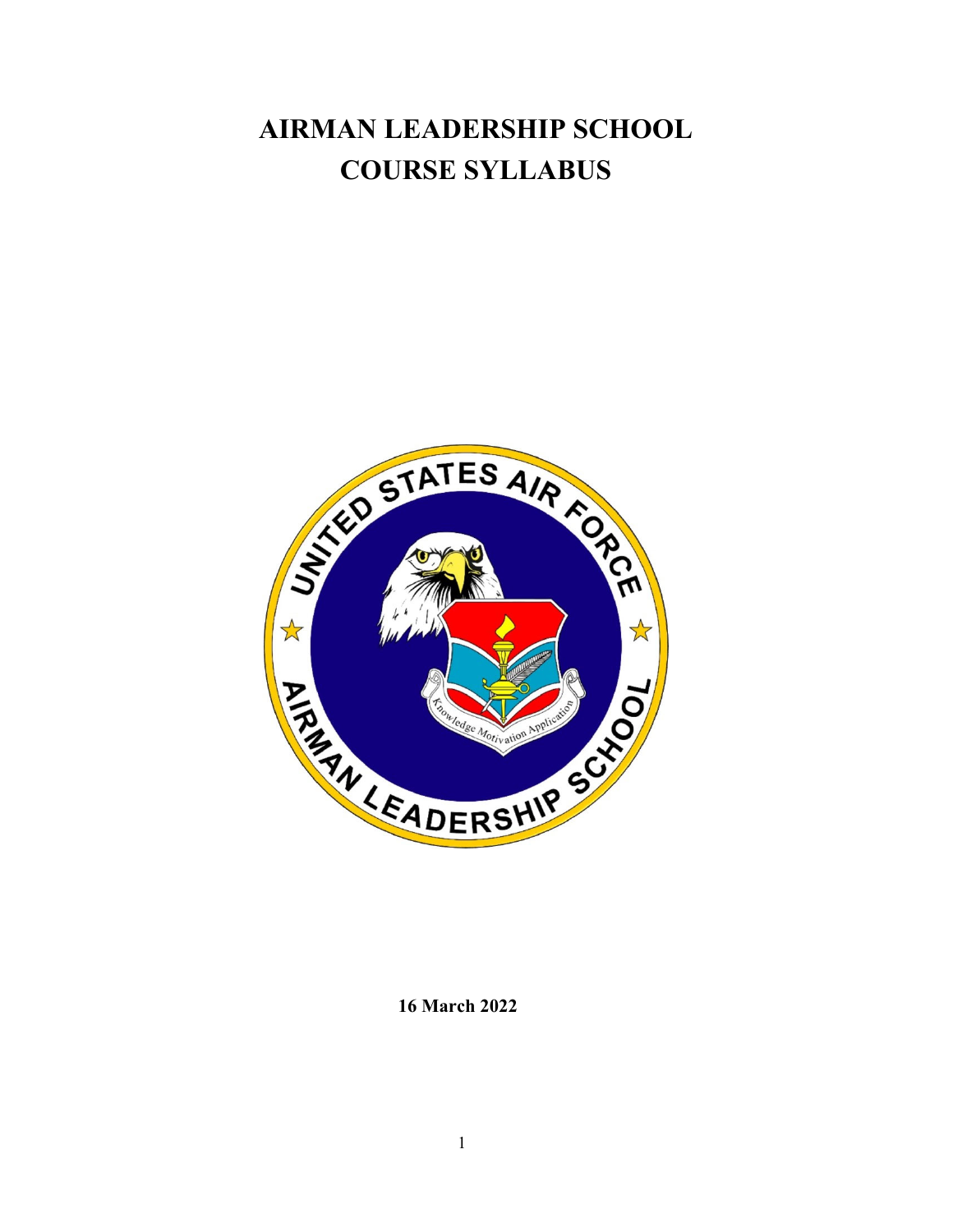# **TABLE OF CONTENTS**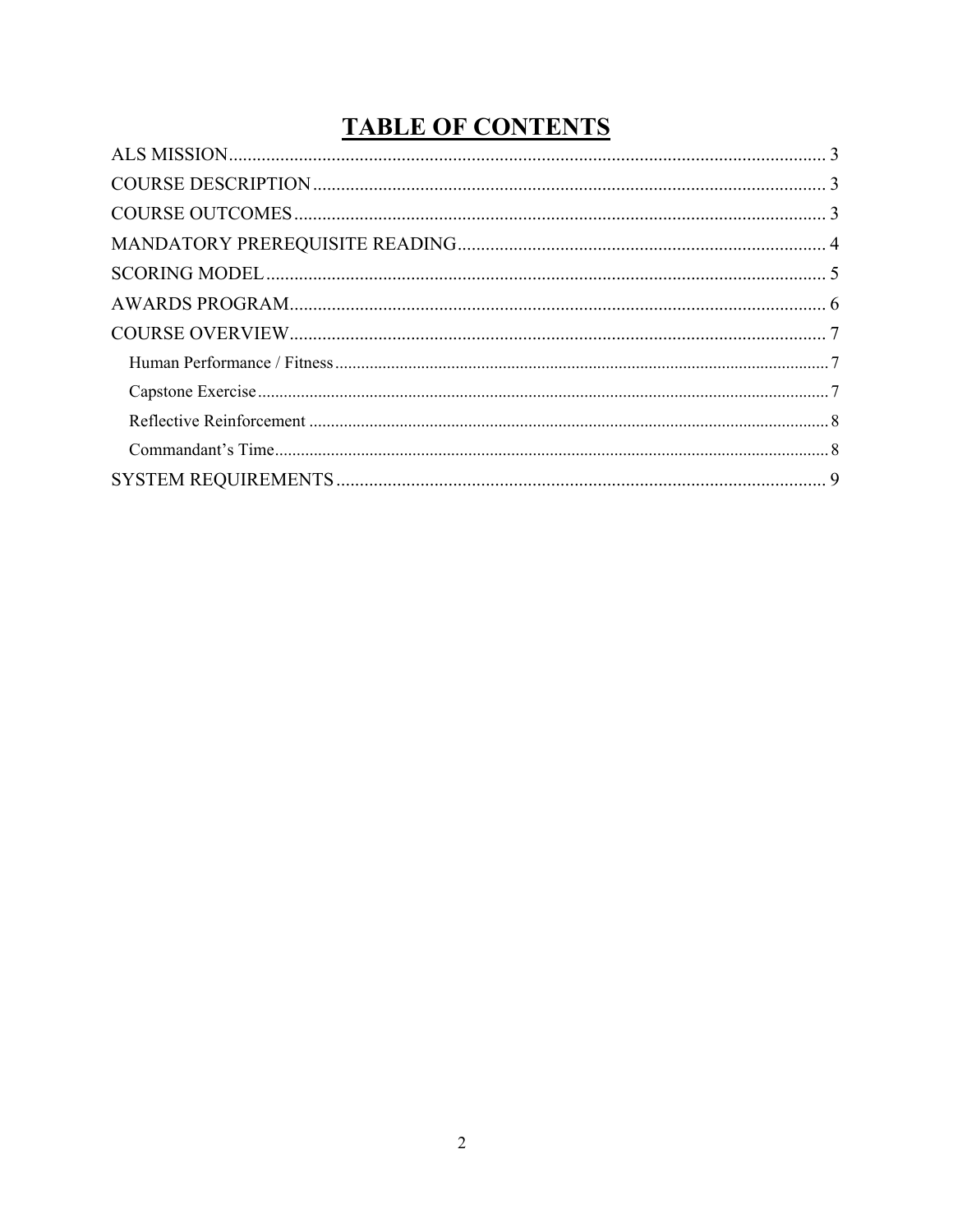#### **ALS MISSION**

The ALS program's mission is to prepare Senior Airmen to be war fighting Air and Space professionals who can supervise and lead teams to support the employment of air, space, and cyberspace power.

#### **COURSE DESCRIPTION**

ALS is a professional military education program that prepares Senior Airmen to be war-fighting professionals by strengthening their ability to lead, follow, and manage while they gain a broader understanding of the military profession. During the course students will participate in guided discussions, in-class exercises, and performance tasks to demonstrate comprehension of lesson concepts and principles. This forum allows students to share ideas and experiences as well as work together to achieve various educational objectives.

The course consists of four learning areas: Mission, Leadership, Problem Solving, and Culture. Each learning area consists of individual lessons which support the course outcomes. Students must satisfactorily accomplish all lesson objectives using the criteria outlined in the course curriculum.

The Community College of the Air Force (CCAF) grants 10 semester hours for course completion.

Students are highly encouraged to bring a laptop computer/tablet.

**Course Length:** 24 Academic Days

#### **COURSE OUTCOMES**

Upon successful completion of this course, students will be able to:

- Exhibit the Core Values and instill them in others.
- Communicate individual roles and understanding of Air & Space Force missions.
- Collaborate and connect with members of the Air and Space Force team.
- Apply cognitive strategies to solve Air and Space Force problems.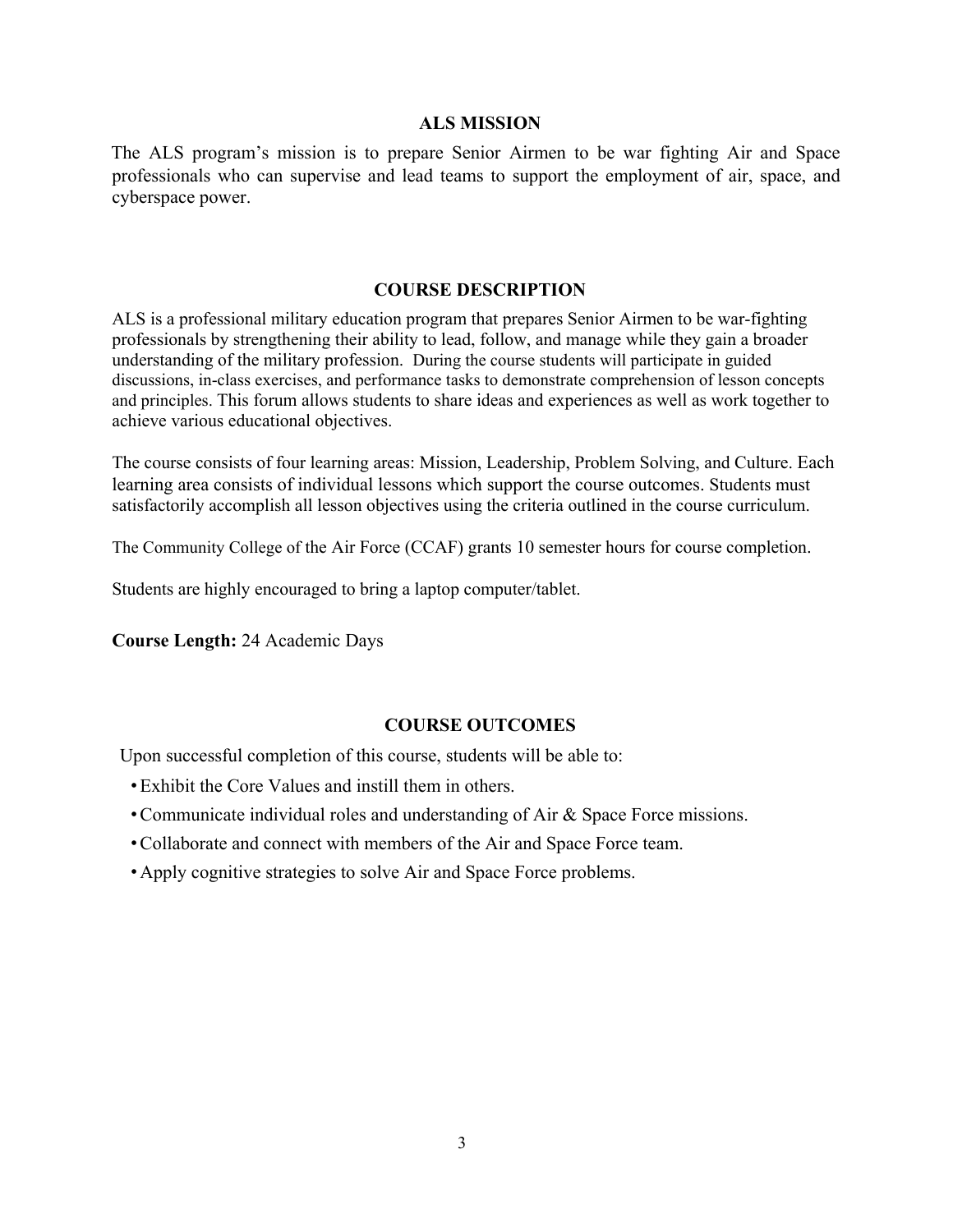# **MANDATORY PREREQUISITE READING**

The following documents are required to be read prior to attending ALS.

- AFI 1-1: AIR FORCE STANDARDS https://static.e-publishing.af.mil/production/1/af\_cc/publication/afi1-1/afi1-1.pdf
- AMERICA'S AIR FORCE: A PROFESSION OF ARMS "THE LITTLE BLUE BOOK" https://www.airman.af.mil/Portals/17/001%20Home%20Page/005\_The\_Little\_Blue\_Boo k/Profession%20of%20Arms\_Final\_For%20Screen.pdf?ver=2015-08-21-135633-620
- AFH 36-2618: THE ENLISTED FORCE STRUCTURE https://static.e-publishing.af.mil/production/1/af\_a1/publication/afh36-2618/afh36- 2618.pdf
- AIR FORCE DOCTRINE PUBLICATION 1: THE AIR FORCE https://www.doctrine.af.mil/Operational-Level-Doctrine/AFDP-1-The-Air-Force/
- CSAF ACTION ORDERS TO ACCELERATE CHANGE https://www.af.mil/Portals/1/documents/2020SAF/CSAF\_Action\_Orders\_\_Letter\_to\_the Force Dec 20.pdf

# **Optional Reading**

• CMSAF Reading List https://www.af.mil/Portals/1/documents/CMSAF\_Reading\_List\_2021.pdf?ver=fNRJKL- \_lUwyW\_IsgBelwA%3d%3d

\*Highly Recommended - The kill Chain: Defending America in the Future of High-Tech Warfare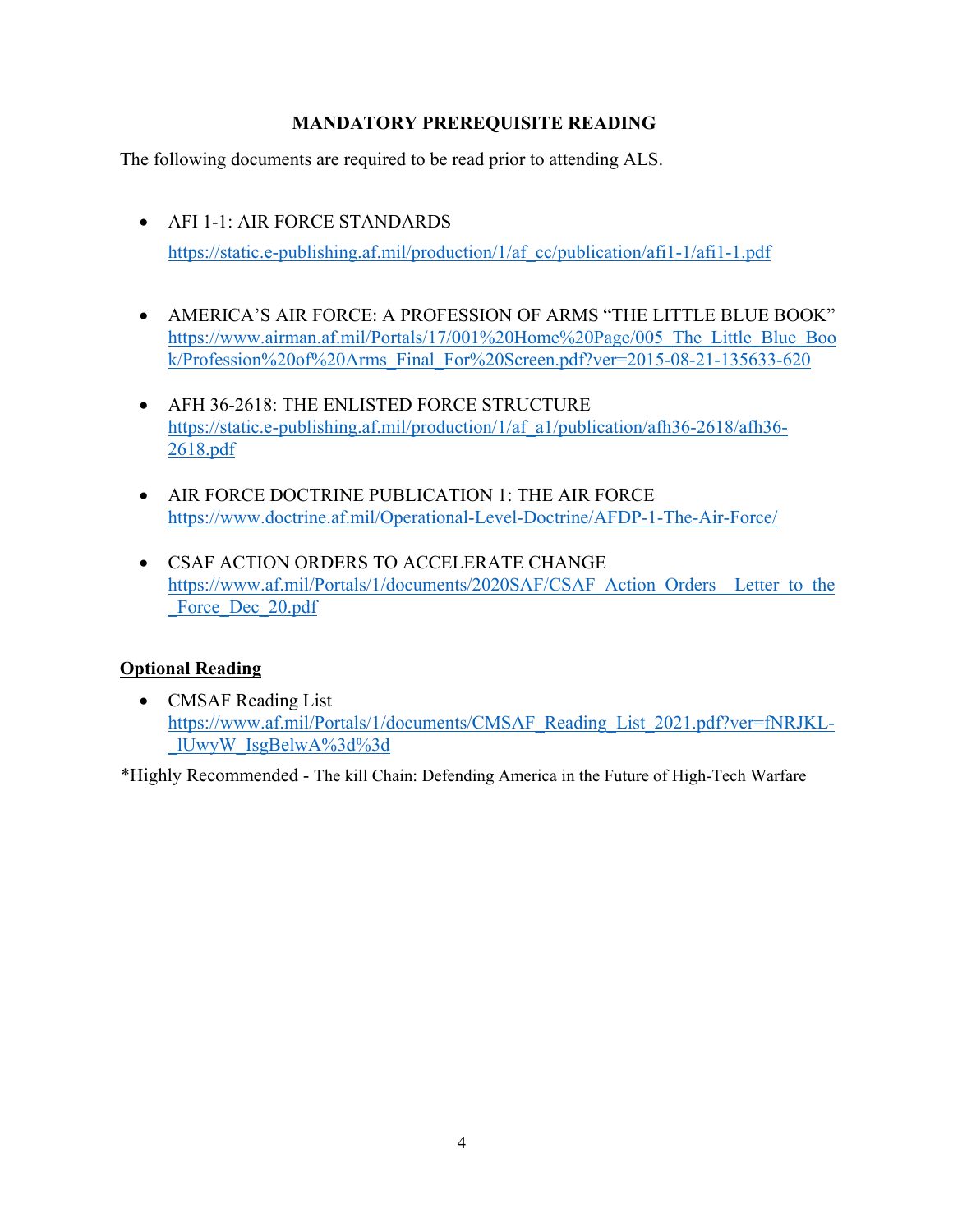#### **SCORING MODEL**

The following assignments will be used to evaluate student comprehension of lesson objectives. The available academic points and weight of each assignment is shown in the table below. Each graded assignment must be completed with a minimum passing score of 70%.

| <b>Assessments</b>            | <b>Type</b>               | Weight % | <b>Points</b> | <b>Passing Score</b> |
|-------------------------------|---------------------------|----------|---------------|----------------------|
| Core Values                   | <b>Written Product</b>    | 14       | 100           |                      |
| Mission Brief                 | Presentation              | 19       | 100           | 70                   |
| Mission Lab                   | <b>Group Presentation</b> | 29       | 100           | 70                   |
| Air and Space<br>Professional | Presentation              | 14       | 100           | 70                   |
| Problem Solving               | Group Presentation        | 24       | 100           | 70                   |
|                               | <b>Total</b>              | 100      | 500           | N/A                  |

**Stratifications:** Upon completion of the course students will rank their peers #1- (# of students). Only the top 10 will receive points. The points awarded will be determined by the average of their ranking among their peers.

| <b>STRAT RANK</b> | <b>POINTS</b> |
|-------------------|---------------|
| 1                 | 500           |
| $\overline{2}$    | 450           |
| 3                 | 400           |
| $\overline{4}$    | 350           |
| 5                 | 300           |
| 6                 | 250           |
| $\overline{7}$    | 200           |
| 8                 | 150           |
| 9                 | 100           |
| 10                | 50            |

#### **Graduation Score Calculation:**

Academic score will account for 80% Stratification Score will account for 20%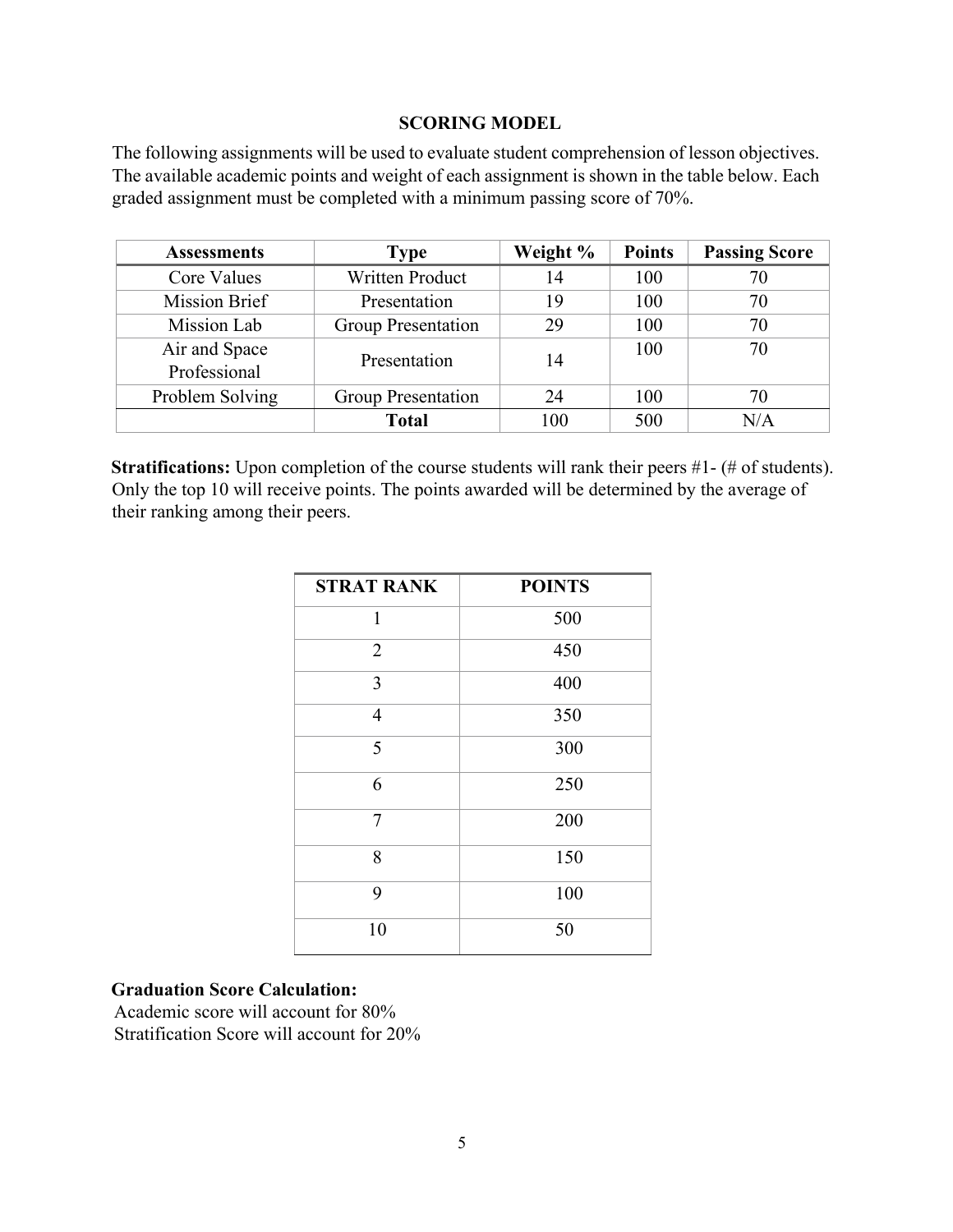# **AWARDS PROGRAM**

The following EPME Awards are awarded at ALS**:** John L. Levitow, Distinguished Graduate (DG), Academic Achievement, and Commandant's Award. Commandants may disqualify any award candidate who fails to exhibit appropriate leadership traits and characteristics, professional behavior, military bearing, respect for authority, the highest standards of dress and appearance, or exemplary standards of on- and off-duty performance to include physical fitness standards.

#### - **Eligibility:**

- -- Students who do not meet minimum passing scores on any of the performance tasks are ineligible for the John L. Levitow, Distinguished Graduate, and Academic Achievement awards.
- -- Students with one or more letters of counseling, admonition, or reprimand are ineligible for awards at the commandant's discretion.
- **John L. Levitow Award:** This is the highest honor awarded based on performance tasks and peer stratifications. The John L. Levitow Award is the most distinguished graduate and is included as part of the top 10 percent of Distinguished Graduates. Each ALS class will have only one John L. Levitow Award recipient.
- **Distinguished Graduate Award:** This award is presented to the top 10 percent of the class which is determined by performance tasks and peer stratifications.
- **Academic Achievement Award:** This award is presented to the student with the highest academic standing, excluding the John L. Levitow Award recipient.
- **Commandant's Award:** This award is presented to the student who, in the Commandant's judgment, made the most significant contribution to the overall success of the class. The John L. Levitow Award winner is NOT eligible for this award; however, students academically redlined may be eligible.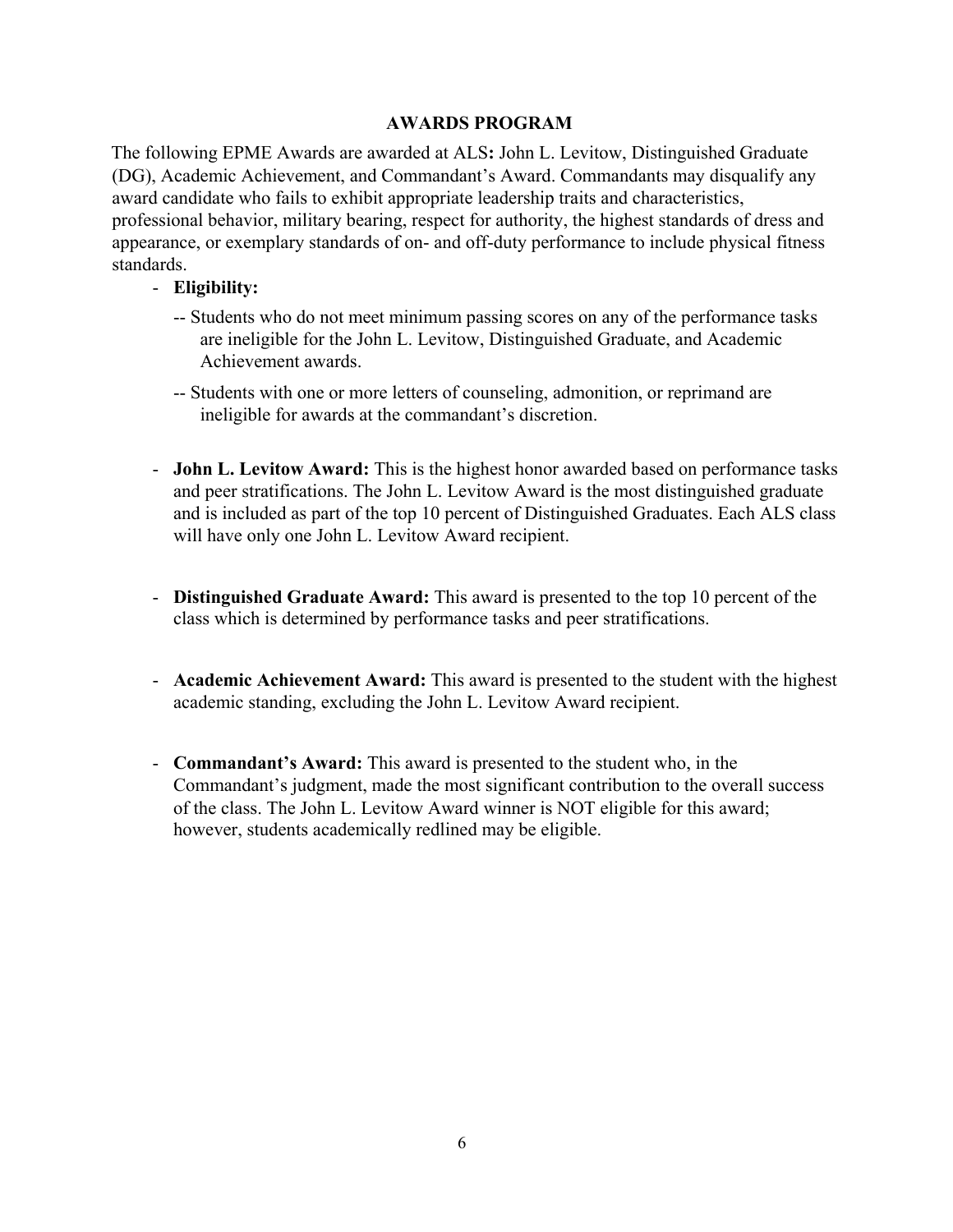|  | <b>COURSE OVERVIEW</b> |
|--|------------------------|
|--|------------------------|

| Module/Area        | Outcome                                                                                | <b>Lessons/Activities</b>                                                                                                                                                                                                                                             |
|--------------------|----------------------------------------------------------------------------------------|-----------------------------------------------------------------------------------------------------------------------------------------------------------------------------------------------------------------------------------------------------------------------|
| Culture            | Exhibit the Core Values and<br>instill them in others.                                 | Core Values<br>1.<br>a. Assignment: My Self Values<br><b>Trust-Based Relationships</b><br>2.<br>3.<br>Diversity<br><b>Emergent Leadership Issues</b><br>4.<br>5.<br>Communication<br><b>Modern Communication</b><br>6.<br>7.<br><b>Supervisor Financial Readiness</b> |
| Leadership         | Communicate individual roles<br>and understanding of Air $\&$<br>Space Force missions. | 1.<br>Airmanship<br>Assignment: Air and Space<br>a.<br><b>Professional Research Presentation</b><br><b>Behavioral Analysis</b><br>2.<br>3.<br>Teams<br>Leadership<br>4.<br>5.<br>Personal & Professional Development                                                  |
| Mission            | Collaborate and connect with<br>members of the Air and Space<br>Force team.            | Group Assignment: Mission Lab<br>1.<br><b>Research Presentation</b><br><b>Assignment: Career Specialty</b><br>2.<br>Presentation<br>Activity: Joint Organizations<br>3.                                                                                               |
| Problem<br>Solving | Apply cognitive strategies to<br>solve Air and Space Force<br>problems.                | Introduction to Critical Thinking<br>1.<br><b>Critical Thinking Framework</b><br>2.<br>Problem Solving<br>3.<br>Group Assignment: Problem<br>a.<br><b>Solving Presentation</b><br>Negotiations<br>4.                                                                  |

#### *Human Performance / Fitness*

During the course students will participate in a human performance/physical fitness program designed to provide a structured workout and educational experience which makes fitness enjoyable, rewarding, and safe. The fitness program helps students understand that physical fitness will increase their ability to be a professional warfighter capable of supervising and leading teams.

# *Capstone Exercise*

The end of course capstone exercise provides students with the opportunity to apply what they have learned throughout the course. While assigned to a group, students will be provided with a variety of situations they may face both personally and professionally. Students must discuss the issues and apply what they have learned to determine the appropriate course of action.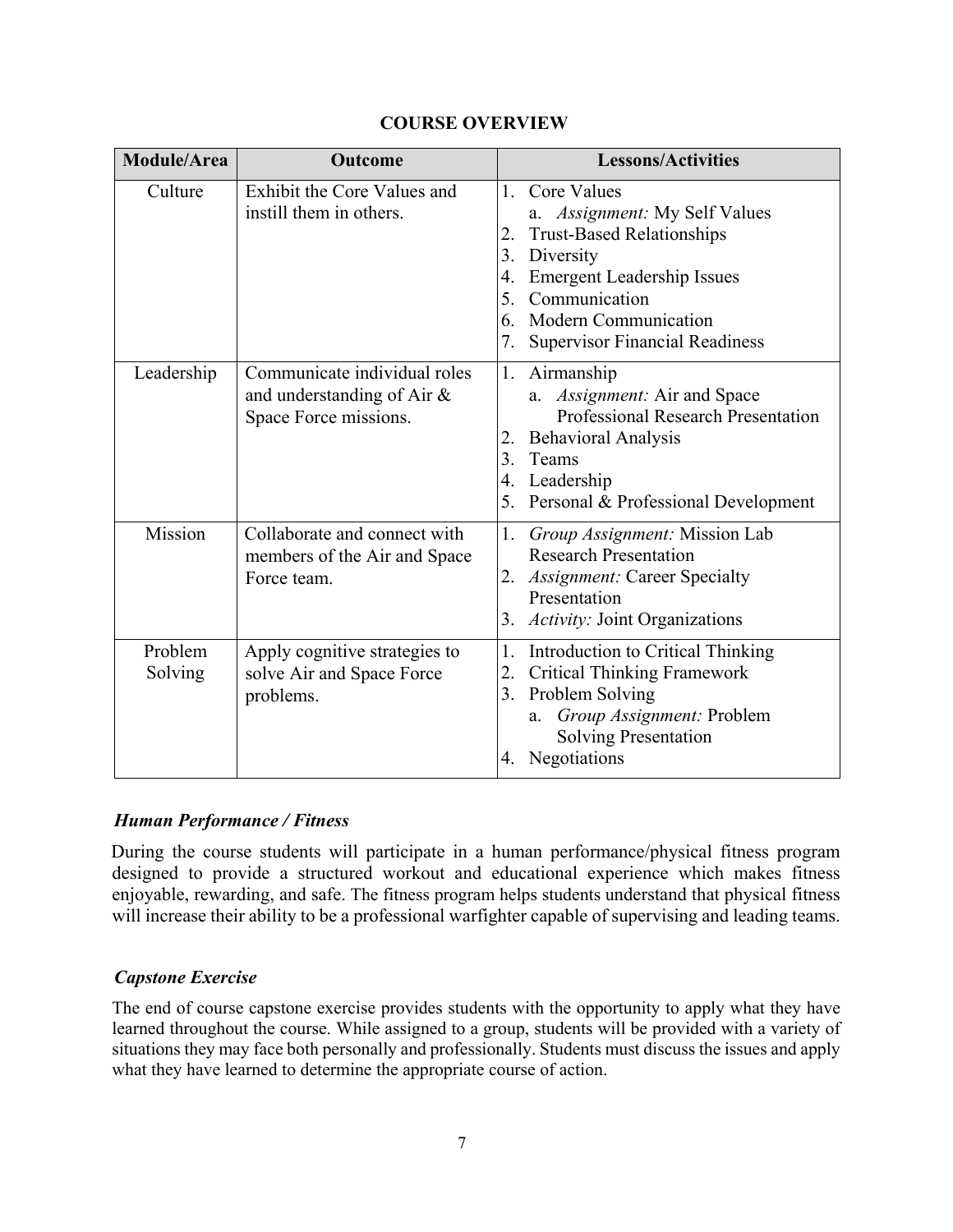# *Reflective Reinforcement*

Students will use reflective reinforcement discussion time throughout the course to develop their critical thinking by sharing what they have learned, what they think is important, and how lesson concepts can be applied to future situations.

#### *Commandant's Time*

These blocks of time are used at the discretion of the school commandant to bring in speakers of opportunity which enhance the ALS experience, i.e., wing commanders, CMSAF, local CMSgt's, first sergeants, etc.